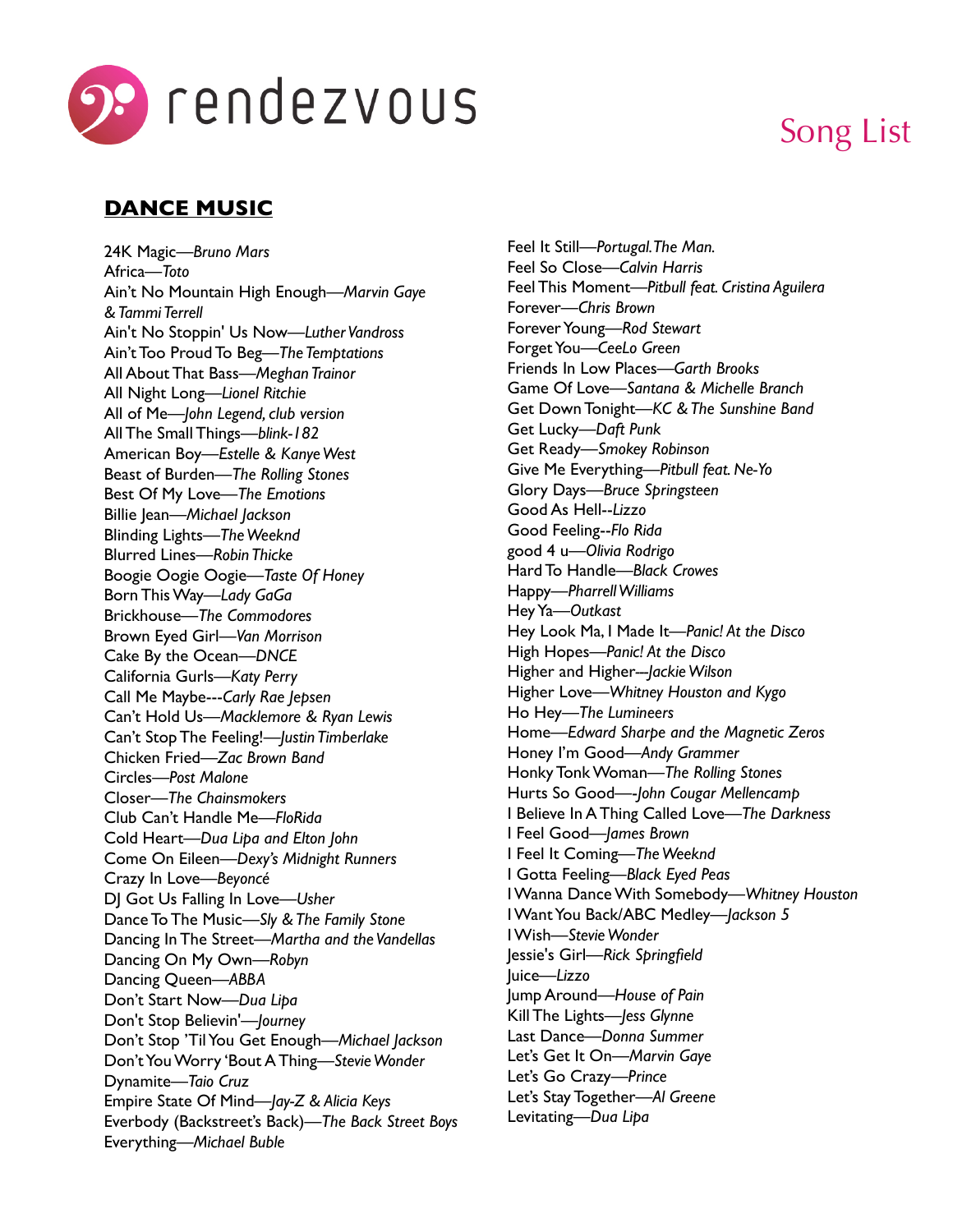#### **DANCE MUSIC (Continued)**

Livin' On A Prayer—*Bon Jovi* Love On Top—*Beyonce* Love Train—*The O'Jays* Lovely Day—*Bill Withers* Moondance—*Van Morrison* Moves Like Jagger—*Maroon 5* Mr. Brightside—*The Killers* My Girl—*The Temptations* My House—*FloRida* No Diggety—*Blackstreet* No Roots—*Alice Merton* No Tears Left To Cry—*Ariana Grande* Oh, What A Night—*The Four Seasons (Frankie Valli)* Old Time R & R—*Bob Seger* Papa's Got A Brand New Bag—*James Brown* Party in the USA––*Miley Cyrus* Party Rock Anthem––*LMFAO* P.Y.T.––*Michael Jackson* Play That Funky Music—*Wild Cherry* Poison—*Bel Biv DeVoe* Pour Some Sugar On Me—*Def Leppard* Proud Mary—*Ike and Tina Turner* Raise Your Glass—*Pink* Rather Be—*Clean Bandit* Respect—*Aretha Franklin* Ride Wit Me—*Nelly* Rolling In The Deep––*Adele* Saturday In the Park—*Chicago* Save The Last Dance For Me—*Michael Buble*  Say So—*Doja Cat* September—*Earth, Wind & Fire* Shake It Off—*Taylor Swift* Shake Your Body On To The Ground—*Michael Jackson* Shout—*The Isley Bros.* Shivers—*Ed Sheeran* Shut Up and Dance—*Walk The Moon* Signed, Sealed, Delivered—*Stevie Wonder* Sing-A-Song—*Earth, Wind & Fire* Some Kind of Wonderful—*Joss Stone* Soul Man—*The Blues Brothers* Stand By Me—*Sam Cooke* Stay—*The Kid LAROI & Justin Bieber* Sugar—*Maroon 5* Summer—*Calvin Harris*

Summer of '69—*Bryan Adams* Sweet Caroline—*Neil Diamond* Sweet Home Alabama—*Lynyrd Skynyrd* Sweet Home Chicago—*The Blues Bros.* Talk—*Khalid* Thank you, next—*Ariana Grande* That's What I Like—*Bruno Mars* The Impression That I Get—*The Mighty Bosstones* The Middle—*Zedd* The Way You Are—*Bruno Mars* The Way You Do The Things You Do—*Temptations* The Way You Make Me Feel––*Michael Jackson* This Is How We Do It—*Montell Jordan* This Is What You Came For—*Calvin Harris feat. Rihanna* Toxic—*Britney Spears* Twist And Shout—*The Beatles* There's Nothing Holding Me Back—*Sean Mendez* This Will Be (an Everlasting Love)—*Natalie Cole* Time of Our Lives—*Pitbull feat. NeYo* Timber—*Pitbull featuring Ke\$ha* Toxic—*Britney Spears* Try A Little Tenderness---*Otis Redding* Treasure---*Bruno Mars* Uptown Funk---*Bruno Mars* Valerie—*Amy Winehouse* Viva La Vida—*Cold Play* Vivir Mi Vida—*Marc Anthony* Wagon Wheel—*Darius Drucker* Walking On Sunshine—*Katrina & the Waves* Wake Me Up—*Avicii* Want To Want Me—*Jason Derulo* Waterfalls—*TLC* We Are Family—*Sister Sledge* We Are The Champions-Don't Stop Me Now— *Queen Medley* We Found Love—*Rihanna* Wild Ones—*FloRida* Wonderwall—*Oasis* Yeah—*Usher* You Are The Sunshine Of My Life—*Stevie Wonder* You Shook Me All Night Long—*AC/DC* You Should Be Dancin'—*The BeeGee's*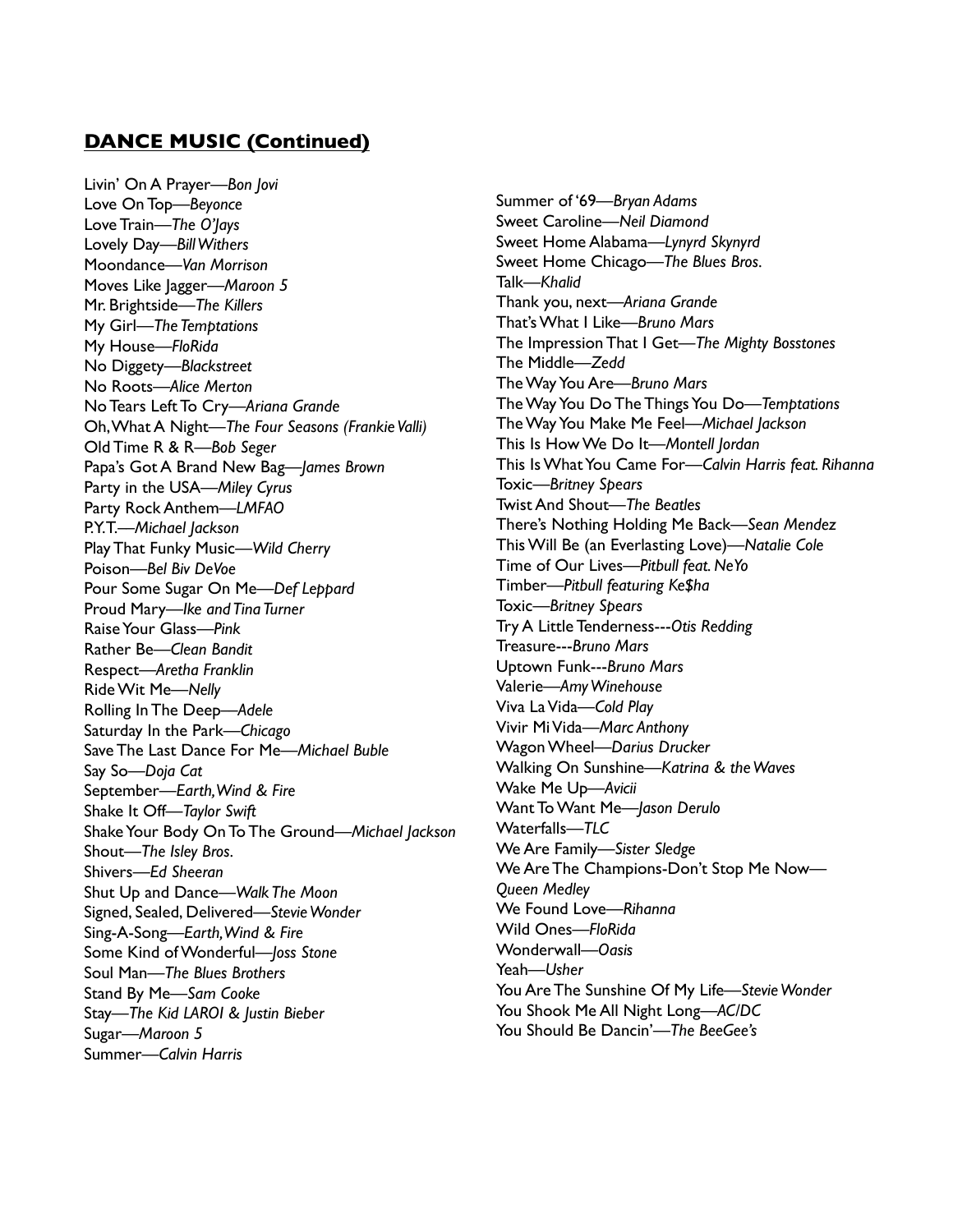#### **CONTEMPORARY BALLADS**

A Thousand Years—*Christina Perry* All I Ask Of You—*from Phantom of the Opera* All My Life—*K-Ci & JoJo* All Of Me—*John Legend* Always Be My Baby—*Mariah Carey* At Last—*Etta James* Because You Loved Me—*Celine Dion* Beauty and the Beast—*Howard Ashman/Alan Menken* Beyond—*Leon Bridges* Bless The Broken Road—*Rascal Flatts* Can You Feel The Love Tonight—*Elton John* Can't Help Falling In Love—*Elvis Presley* Child Of Mine—*Carole King* Come Away With Me—*Norah Jones* Coming Home—*Leon Bridges* Con te partiro—*Andrea Bocelli, Sarah Brightman* Crazy—*Patsy Cline* Crazy Love—*Van Morrison* Dear Theodosia—*from Hamilton* Die A Happy Man—*Thomas Rhett* Dock Of The Bay—*Sam Cooke* Don't Know Why—*Norah Jones* Endless Love—*Mariah Carey and Luther Vandross* Father and Daughter—*Paul Simon* Fields of Gold—*Sting* Forever After All—*Luke Combs* From The Ground Up—*Dan + Shay* Gravity—*John Mayer* Have A Little Faith In Me—*John Hiatt* Have I Told You Lately?—*Rod Stewart, Van Morrison* Helpless—*from Hamilton* Humble and Kind—*Tim McGraw* I Don't Want To Miss A Thing—*Aerosmith* I Hope You Dance—*Lee Ann Womack* I Won't Give Up—*Jason Mraz* If I Ain't Got You—*Alicia Keyes* I'll Be There—*Jackson 5* I'll Be Your Man—*Zac Brown Band* I'm Alive—*Kenny Chesney/Dave Matthews* It's All Coming Back To Me Now—*Celine Dion* In My Life—*The Beatles* Into the Mystic—*Van Morrison* Landslide—*Stevie Nicks (Fleetwood Mac)* Leave The Door Open—*Silk Sonic* Love on the Brain—*Rihanna* Lucky---*Jason Mraz & Colbie Caillat*

Make You Feel My Love––*Adele* Marry Me—*Train* Maybe I'm Amazed—*Jem & Wings versions* Mean To Me—*Brett Eldredge* Melissa—*The Allman Brothers Band* My Little Girl—*Tim McGraw* My Wish—*Rascal Flatts* Never Can Say Goodbye—*Jackson 5* No One—*Alicia Keyes* Nothing Can Change This Love—*Sam Cooke* Nobody But You—*Blake Shelton/Gwen Stefani* Perfect—*Ed Sheeran and Beyonce* Ripple—*Grateful Dead* Say You Won't Let Go—*James Arthur* Season's Of Love—*from 'Rent'* She's Got A Way—*Billy Joel* Simple Man—*Lynyrd Skynyrd* Someone Like You—*Van Morrison* Speechless—*Dan + Shay* Stay With Me—*Sam Smith* Stay With You—*John Legend* Sweet Thing—*Van Morrison* Sweet Thing—*Van Morrison* Tenerife Sea—*Ed Sheeran* Tennessee Whiskey—*Chris Stapleton* Tequila—*Dan + Shay* Thinking Out Loud—*Ed Sheeran* Then—*Brad Paisley* Tiny Dancer—*Elton John* Time To Say Goodbye—*Andrea Bocelli, Sarah Brightman* Unchained Melody—*Roy Orbison, The Righteous Bros.* Unforgettable—*Nat King Cole, Natalie Cole* (The) Way I Am––*Ingrid Michaelson* We Are Man and Wife—*Michelle Featherstone* What A Wonderful World—*Louis Armstrong* When A Man Loves A Woman—*M. Bolton, P. Sledge* Wildflowers—*Tom Petty* Wonderful Tonight—*Eric Clapton* You & I (Nobody in the World)—*John Legend* You And Me—*Dave Matthews* You Are The Best Thing—*Ray LaMontagne* You Are So Beautiful—*Joe Cocker* You Give Me Something—*James Morrison* You Make It Real—*James Morrison* You Send Me—*Sam Cooke* You'll Be In My Heart—*Phil Collins*